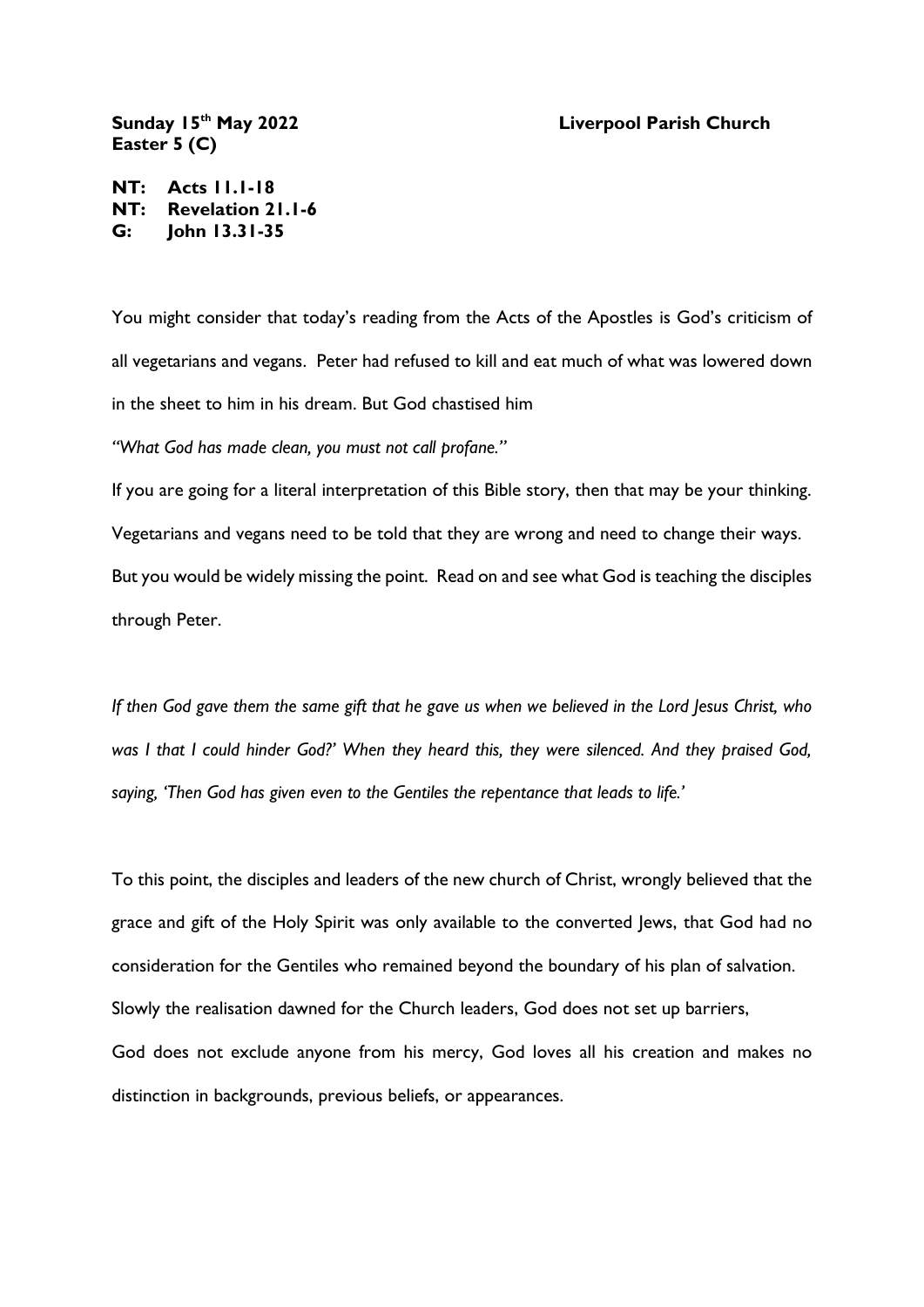It seems surprising to us that the disciples should think that God's gifts were exclusive. After all, Jesus during his ministry, went out of his way to include the marginalised of his day. He called tax collectors to follow him, he sat down and ate with sex workers and others deemed to be sinners by the religious authorities. Jesus made it clear that all were welcome to be with him.

Yesterday in our gardens and in the church, we had a wonderful celebration of inclusive love, the city made a stand against hatred and division, we came together as people of God, made in his image and likeness. You could even have a selfie taken in a frame which proclaimed, The Image of God.

I said that it seems surprising to us that the disciples should think that God's gifts were exclusive but sadly that is still what some Christians are continuing to think. There are those, and some were meeting in our city yesterday who believe that God loves you, but only if you are willing to change. You are required to conform. You need to be straight and preferably married. You need to own your sinfulness which might come in the shape of being gay or binary or transgender. Acknowledge your faults, refrain from being who you are and all will be well. It seems to me too that many evangelical churches are male led and that the women are better as mothers and tea on the table wives. The Church of England is also struggling to grapple with the reality of love in its many forms and continues to take a conservative, with a small c, approach to marriage.

I hope that the majority of the people who profess such mistaken beliefs do so from what they believe to be a genuine position of right. But what they fail to understand is that others hear their words and interpret them as a permission to act against those who they see to be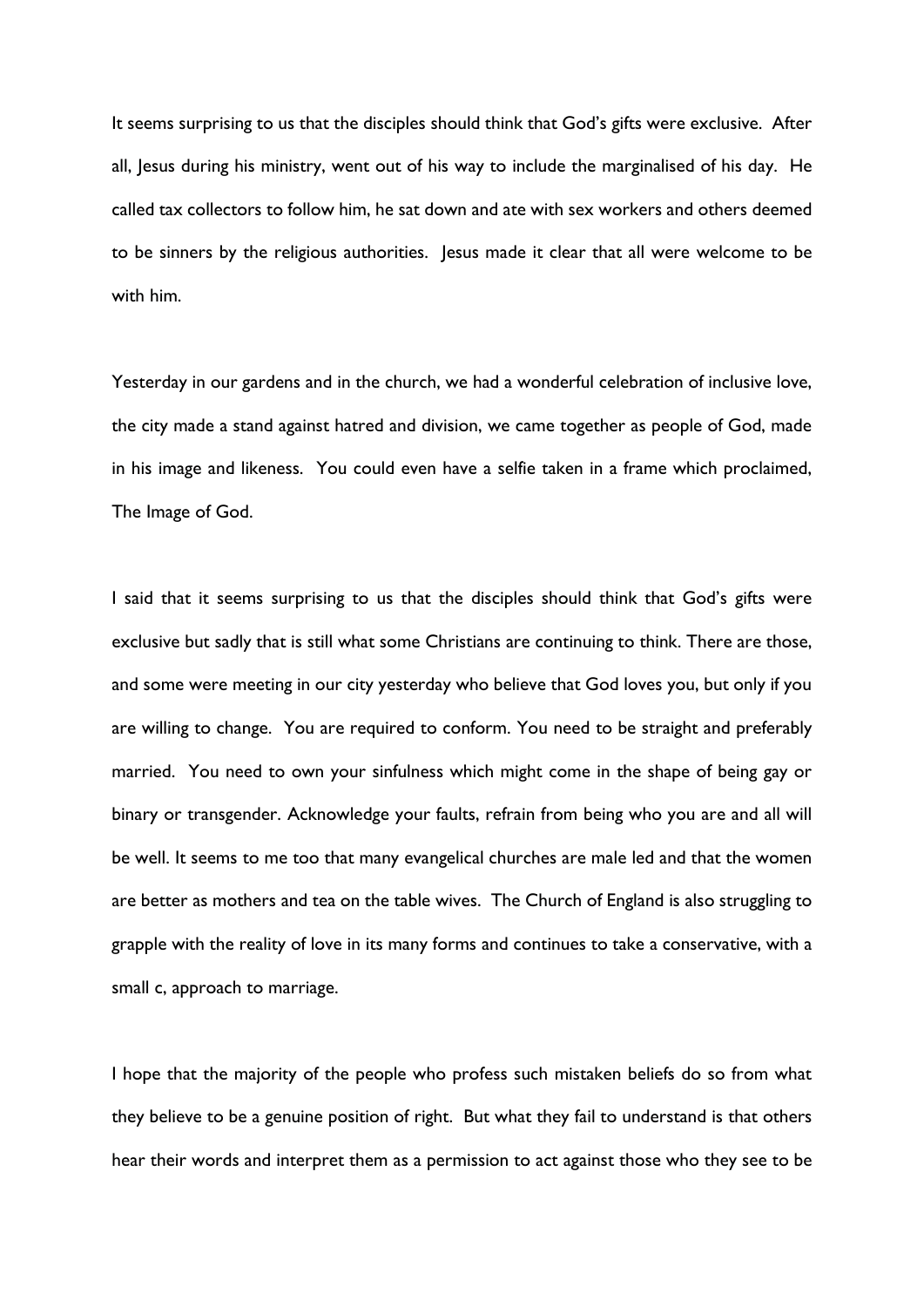different, and they act with verbal and physical abuse, with a violence which has led to many gay and transgender people be attacked and even killed. We concluded our afternoon together yesterday with a vigil to remember all victims of hate crime.

This divisive interpretation of the Bible does not acknowledge the words from Revelation that following the death and resurrection of Jesus, there is a new heaven and a new earth. Through his earthly ministry, Jesus has revealed more about the Father and his love for his creation. Through the gift of the Holy Spirit, there are further revelations that all are one in Christ Jesus. As Christians, we should be inclusive not exclusive.

How arrogant will we be if we challenge God, if we stand up and say he made a mistake when he made gay people or people with a learning disability or people who are unhappy in the bodies they were born with! Why would anyone think they have the right to do such a thing?

But let's not dwell on the negative. The purpose of yesterday was to be positive, to respond to hurt with shared caring for each other, to show there is a much better way to the Father who is defined as the source of all love, that all are welcome in the family of the risen Christ, that the gift of the Holy Spirit will be denied to no-one who seeks to know God.

In his gospel, John recorded an address from Jesus to his disciples. It comes just before his passion and death and reads rather as a strategy document for the new Church. This is how things should be. In today's extract Jesus says

*I give you a new commandment, that you love one another. Just as I have loved you, you also should love one another. By this everyone will know that you are my disciples, if you have love for one another.'* Love one another as I have loved you.